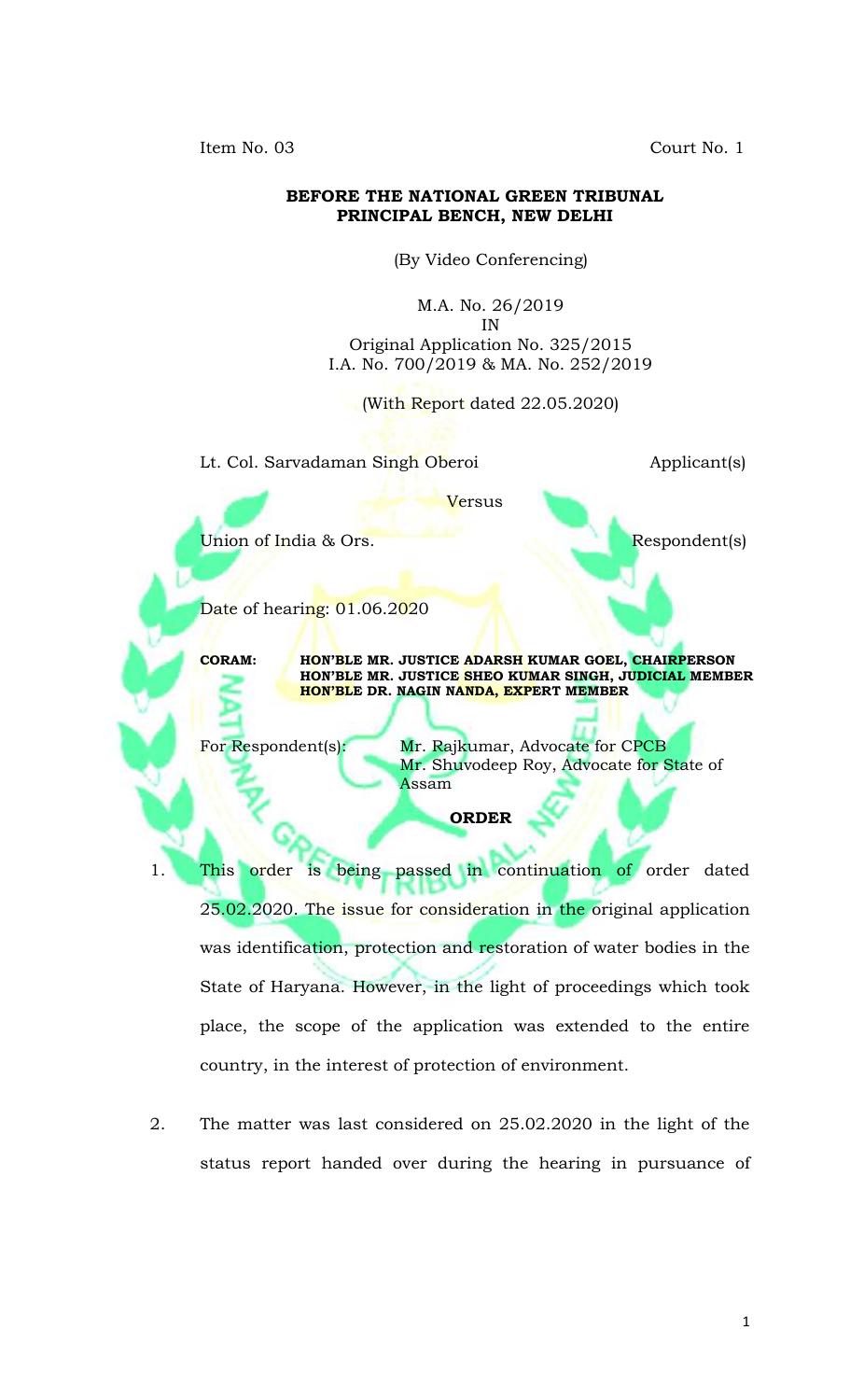earlier directions vide order dated 10.05.2019. Order dated 10.05.2019 *inter-alia* is as follows:-

- *"2. This application was filed on 14.08.2015 before this Tribunal in the context of Gurgaon District and as per status report as on 09.03.2017 filed before this Tribunal on behalf of State of Haryana referred to in the order dated 20.07.2018, there are 1216 water bodies in the State of Haryana which are larger than 2.25 Ha and 123 water bodies which are in possession of the State in Gurgaon District while the total number of the water bodies are 641 (later corrected as 647) in Gurgaon District. The Tribunal directed that for 123 water bodies which are in possession of the State, steps be taken for their proper maintenance and restoration. An exercise be undertaken in the entire State of Haryana to identify water bodies. On such identification, water bodies be assigned Unique Identification (UID) number and steps be taken for restoration. Report was sought within six months.*
- *3. Status report has been filed vide email dated 25.04.2019 by the Haryana Pond and Waste Water Management Authority (HPWWMA) stating that HPWWMA has been established under a State Act called the HPWWMA Act, 2018 notified on 23.10.2018 for development and protection of ponds and matters connected therewith. Pond has been defined as a tank or lake or any other inland water body having an area of 0.5 acre or more. The authority is to undertake survey and take steps for restoration of water bodies, PDMS (Pond Data management System) has been developed which can be accessed through "[http://hpwwma.org](http://hpwwma.org/)": DPMOs (District Pond Management Officers) are appointed for each District. As per PDMS data, 16306 ponds fall under the Panchayats and 265 ponds fall under the Urban Local Bodies. The same have been given UID numbers and work of development will be undertaken by DPD (Development and Panchayat Department). The work for connecting the ponds with the nearby canal network will be executed by the IWRD (Irrigation and water Resources Department). 200 most problematic and overflowing ponds will be addressed during 2019-20. 193 model ponds which are overlapping with the said 200 ponds will be developed in first phase for which a plan has been prepared.*
- *4. The Gurgaon Metropolitan Development Authority (GMDA) has also given a report to the effect that water bodies in the District are owned by 20 different entities. Work of restoration of 123 water bodies was taken up which has been widened to improve 647 water bodies. In all 826 water bodies, as found as per record, the task involves identification and verification of data, review and categorization of water bodies, assigning UID numbers, preparation of maps and analysis of information in regard to size, restoration potential, etc. 20%*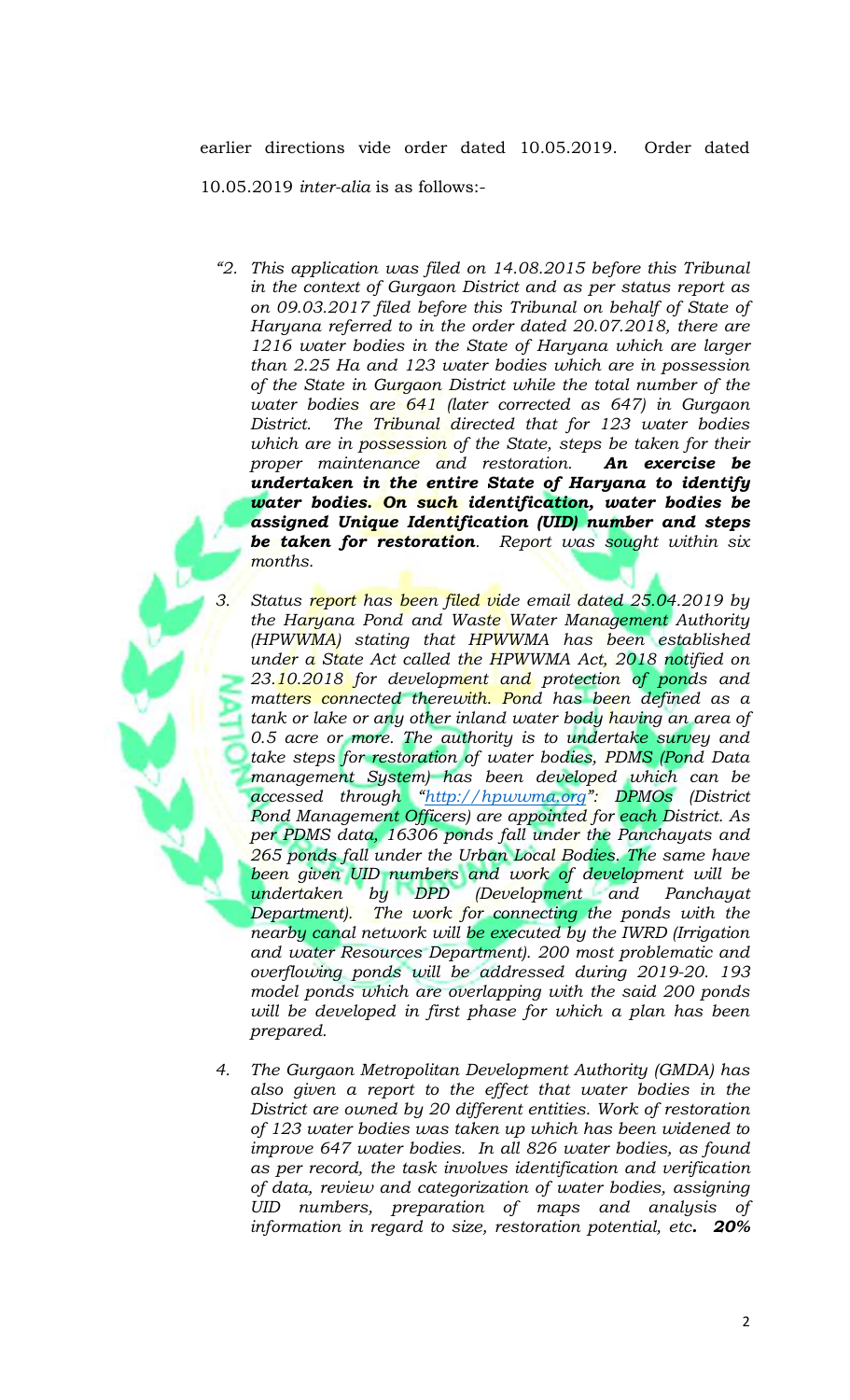## *of the water bodies are at risk due to discharge of untreated sewage, industrial effluents or waste water.*

- *5. Learned counsel for the applicant submits that not even a single water body has so far been taken up for restoration inspite of the exercise undertaken for identification of the water bodies. The steps for preventing dumping of solid waste or discharging of effluents are urgently required. The State of Haryana may take necessary steps in terms of the status report referred to in para 3 & 4 above as well as in the light of general directions which we propose to issue to all the States/UTs.*
- *6. There can be no dispute that the water bodies play significant role in recharge of ground water, preventing soil erosion, harnessing rain water and maintaining micro-climate in the area. Need for conservation and protection of water bodies is thus obvious. This requires involvement not only at the level of the State but also at the level of the community for which State needs to take initiative. The threat caused to the water bodies is by dumping of waste, discharge of effluents and encroachments. The steps required for restoration will include preparation and implementation of catchment area treatment plans, setting up of green belt and wherever viable setting up of bio-diversity parks around the water bodies, cleaning up of the garbage/debris and demarcation by the Revenue Department on identification survey and demarcation. Each water body is required to be given a georeferenced-UID and an action plan is required for restoration and protection of each of the water bodies. In this view of the matter, need for conservation and protection of water bodies is not confined to the State of Haryana alone but extends to the whole country.*

*7. The Hon'ble Supreme Court in Hinch Lal Tiwari v. Kamala Devi & Ors. (2001) 6 SCC 496 observed:*

> *"It is important to notice that the material resources of the community like forests, tanks, ponds, hillock, mountain etc. are nature's bounty. They maintain delicate ecological balance. They need to be protected for a proper and healthy environment which enables people to enjoy a quality life which is the essence of the guaranteed right under [Article 21](https://indiankanoon.org/doc/1199182/) of the Constitution. The Government, including the Revenue Authorities i.e. Respondents 11 to 13, having noticed that a pond is falling in disuse, should have bestowed their attention to develop the same which would, on one hand, have prevented ecological disaster and on the other provided better environment for the benefit of the public at large. Such vigil is*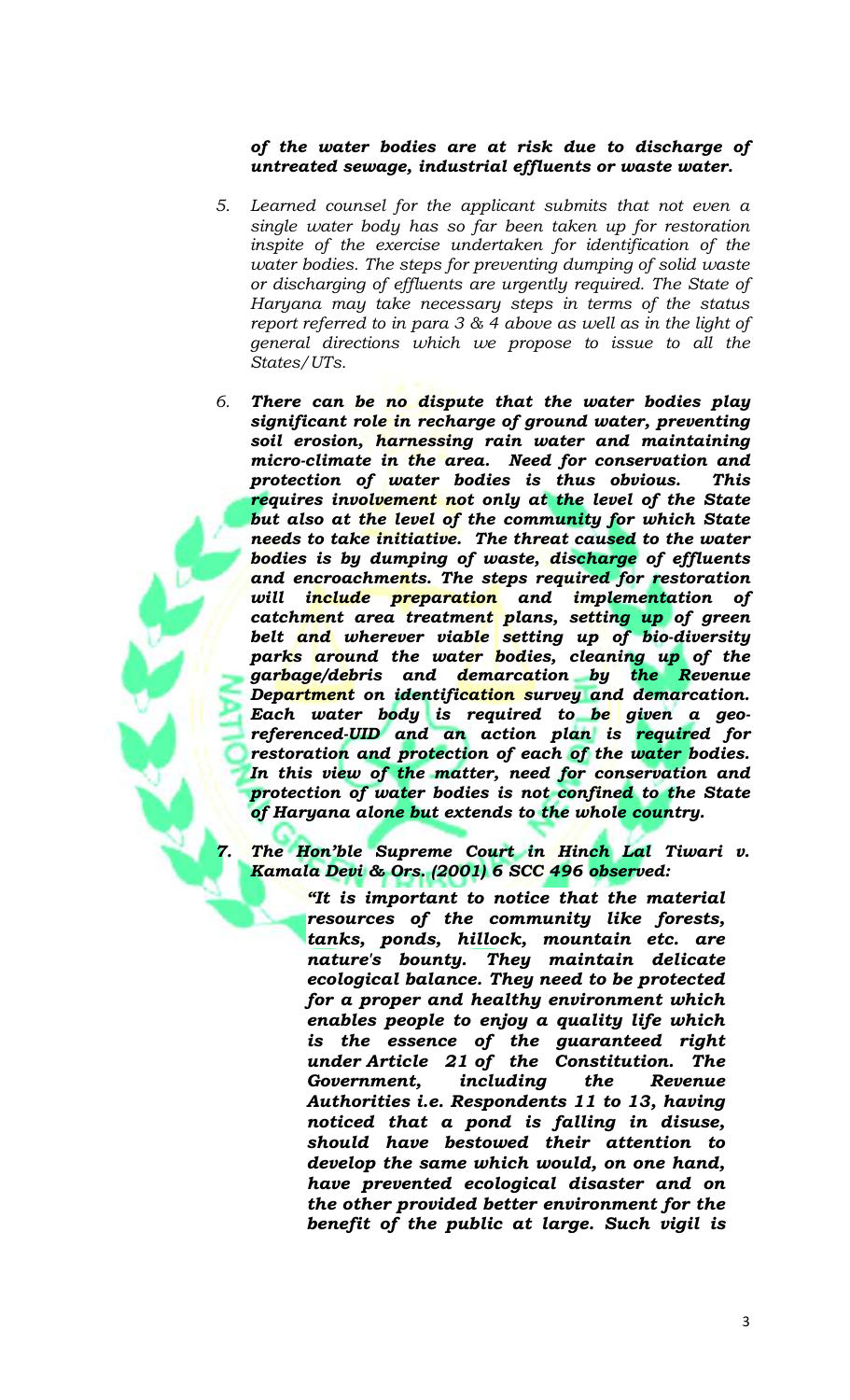## *the best protection against knavish attempts to seek allotment in non-abadi sites."*

*8. The above observations advance the Public Trust Doctrine which is based on the principle that certain resources like air, water and forests have such great importance to the people as a whole that the same cannot be subject of private ownership. The same are gift of the nature and should be made freely available to the people. The Doctrine requires the State to protect such resources and not to permit them to be used for private or commercial purposes.1 This concept is applicable to wetlands and all water bodies which is essential for protection of the environment. If the ponds and other such water bodies are not protected and conserved, this will in turn affect recharge of ground water, rain water harnessing and soil preservation.* 

*9. Ground water conservation remains a challenge. This led the Hon'ble Supreme Court to direct constitution of the Central Ground Water Authority (CGWA) vide order reported in M.C Mehta v. Union of India & Ors, (1997) 11 SCC 312. The data compiled by the said authority shows that there are over exploited, critical and semi critical areas (OCS). The ground water is on the decline in the said areas. In this regard, it may be noted that vide order dated 11.07.2018 in W.P.C No. 4677/1985, M.C. Mehta v. Union of India and Ors., the Hon'ble Supreme Court noted the report of the Niti Ayog on "Composite Water Management Index", June 2018, in which it is stated, inter alia:*

> *"In fact by 2020, 21 major cities, including Delhi, Bangalore and Hyderabad will are expected to reach zero groundwater levels, affecting access for 100 million people".*

*10. The Tribunal has, vide order dated 07.05.2019 in O.A No. 176/2015, Shailesh Singh Vs. Hotel Holiday Regency, Moradabad & Ors., directed the CGWA to prepare a policy for conservation of groundwater with a robust institutional mechanism for surveillance and monitoring with a view to enhance access to ground water for drinking purposes in OCS areas by way of appropriate replenishment practices which can be properly accounted and measured as well as to sustain the flood plains of rivers in terms of e-flows, augmentation of subterranean flows and preservation of other water bodies. The Tribunal also considered the matter in the context of Delhi, vide order dated 30.08.2018 in Original Application No. 496 of 2016, Tribunal on its own Motion Vs. Govt. of NCT of Delhi & Ors., and appointed a Committee headed by the former Judge of Delhi High Court to oversee the steps for conservation of ground water in Delhi. We also note the guidelines for National Lake Conservation Plan prepared by MoEF&CC in May 2008 as well as National Plan for Conservation of Aquatic Ecosystem (NPCA) prepared by* 

 $\overline{\phantom{a}}$ 

 $^1$ (1997) 1 SCC 388, M.C. Mehta vs Kamal Nath & Ors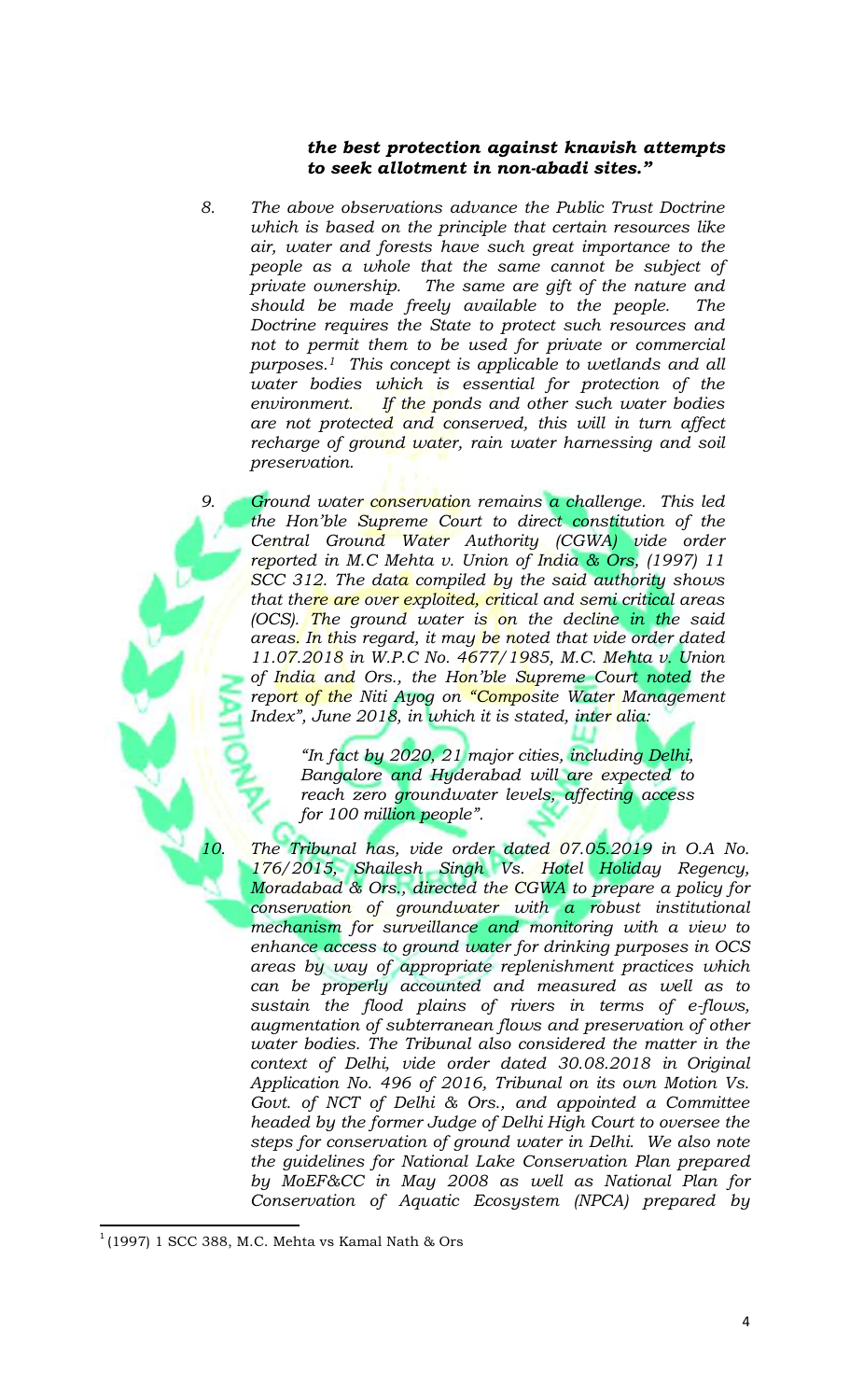*MoEF&CC in November, 2016. Irrespective of the subject being covered by a particular State statute, the protection of water bodies is an essential need for protection of environment as held in Hinch Lal Tiwari (Supra). Such requirement is covered by the 'Precautionary' principle as well as the 'Sustainable Development' principle which are required to be enforced by this Tribunal under Section 20 of the NGT Act, 2010. The HPWWMA Act, 2018 covers only ponds having area of more than 0.5 acres. Thus ponds of lesser area have been left out of regulation under the said Act. This aspect needs to be addressed to the extent the same remains un-addressed not only in Haryana but throughout India to the extent the existing statutory framework or guidelines do not cover comprehensively the subject of restoration of all the water bodies. The definition of water body in the Haryana Act is as follows:* 

*"the 'pond' means a tank or lake or any other inland water body having an area of 0.5 acre or more, whether it contains water or not, and mentioned in revenue records as talab, johar, tank or by any other name and includes green belt and the peripheral catchments areas, main feeder inlet and other inlets, bunds, weirs, sluices etc but does not include wet lands as notified by the Government from time to time."*

*11. The above definition shows that only ponds of area of more than 0.5 acres are sought to be restored under the statutory provisions of the said Act. While in terms of the orders of the Hon'ble Supreme Court in Hinch Lal Tiwari (Supra) even ponds of lesser area will be covered for being protected and restored. This is also imperative in terms of the concern raised in the order of Hon'ble Supreme Court dated 11.07.2018 in W.P.C Nos. 4677/1985, M.C. Mehta vs. Union of India &Ors.*  for conservation of ground water. If all water bodies including *ponds of lesser area than 0.5 acre are not covered, this will affect the environment including recharge of ground water, harnessing of rain water, prevention of soil erosion and maintaining the micro climate. We may, however, clarify that focus may be on ponds, etc. recorded in the revenue record.*

*12. We may note that there are 351 polluted river stretches in India identified as such by the CPCB which need remediation. The matter is being considered by this Tribunal in Original Application No.673/2018, News item published in "The Hindu"authored by Shri Jacob Koshy titled "More river stretches are now critically polluted : CPCB. In O.A. No. 148/2016, Mahesh Chandra Saxena Vs. South Delhi Municipal Corporation &Ors., vide order dated10.05.2019, it was observed that reuse of treated sewage water as well as restoration of water bodies are connected to ground water conservation, which in turn is connected to remedying the pollution of polluted river stretches.*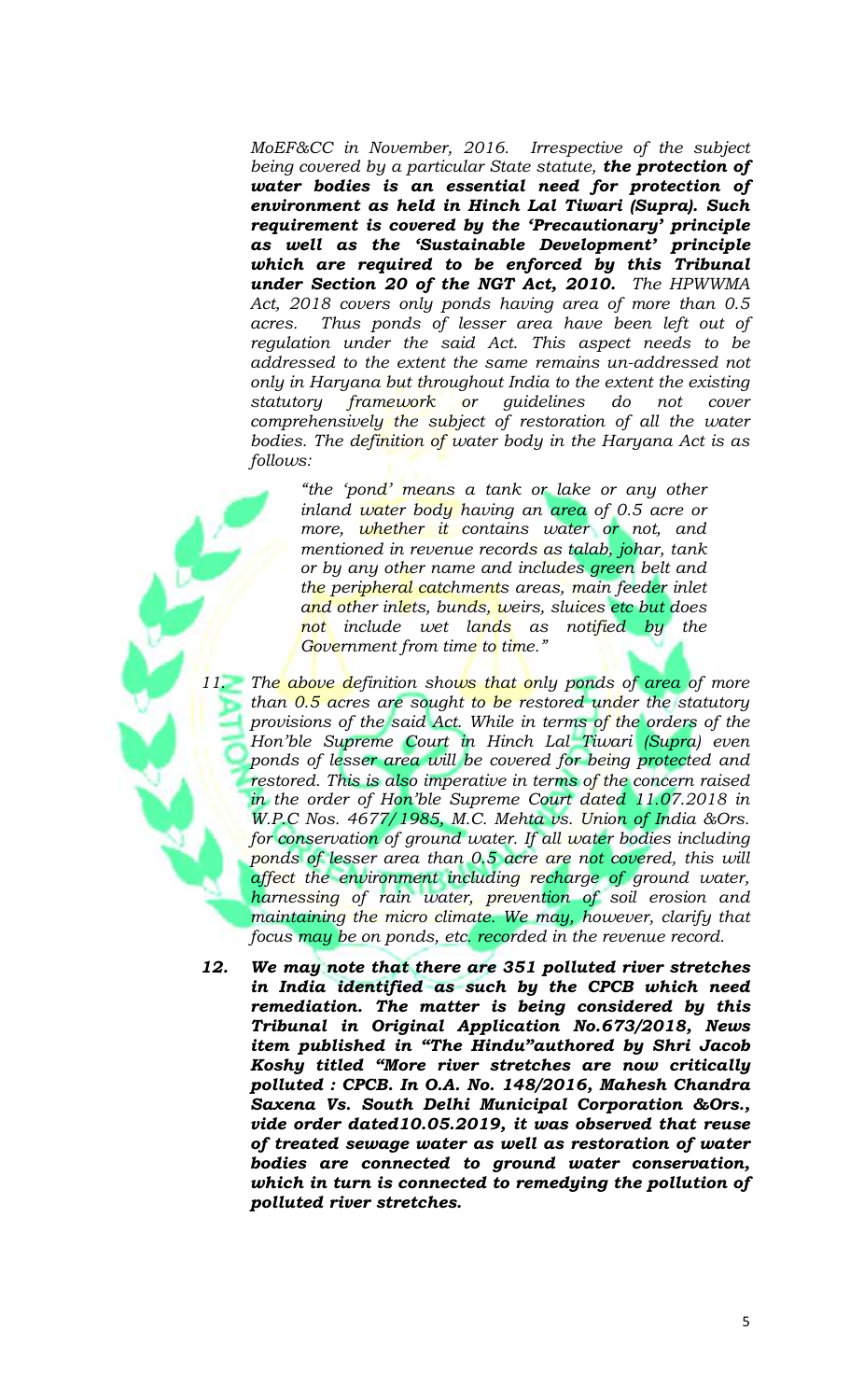- *13. Thus to give effect to 'Precautionary' principle and 'Sustainable Development' principle, we direct all the States and UTs to review the existing framework of restoration all the water bodies by preparing an appropriate action plan. Such action plans may be prepared within three months and a report furnished to the CPCB. The CPCB may examine all such plans and furnish its comments to this Tribunal within two months thereafter. The Chief Secretaries of all the States/UTs in the course of undertaking monitoring exercise in pursuance of the order of this Tribunal in O.A No. 606/2018, Compliance of MSW Rules, 2016, may also include restoration of water bodies as one of the items as the same is also incidental to waste management which are covered by orders in O.A No. 606/2018, Compliance of MSW Rules, 2016.*
- *14. The CPCB may prepare and place on its website guidelines in the matter of restoration of water bodies in the light of above order within one month."*

On consideration of the status report filed before the Tribunal on

25.02.2020. <mark>Th</mark>e Tribunal observed:-

*"3. In pursuance of the above, the learned counsel for the CPCB has handed over a status report during the course of hearing to the effect that indicative guidelines for restoration of water bodies have been uploaded on the website of the CPCB on 18.06.2019 but most the States have not submitted their action plans. Out of 435 locations monitored, 357 locations were not complying with the primary water quality criteria for bathing. CPCB constituted an expert committee vide order dated 28.08.2019 under the Chairmanship of MS, CPCB comprising, representatives of MoEF&CC, MoJS, MoHUA, IIT Delhi, officials of CPCB and DH-WQM-I as member convener. First meeting of the expert Committee was held on 16.09.2019. The Tribunal has suggested following actions:*

| $S$ .No. | <b>Activity proposed</b>                                                                         | <b>Organization Responsible</b>                                                                                                        |
|----------|--------------------------------------------------------------------------------------------------|----------------------------------------------------------------------------------------------------------------------------------------|
| 1.       | Identification and Geo-Tagging<br>of Ponds or Lakes in the<br>Country                            | NRSA, State Space Application Centre<br>and Concerned State Departments                                                                |
| 2.       | Assessment of Water Quality of<br>Ponds or lakes.                                                | Through Laboratories approved under<br>$E(P)$ Act, 1986 by the Concerned State<br>Department/ULBs/State Environment<br>Dept./SPCB/PCC. |
| 3.       | Prioritization of Ponds or Lakes<br>for restoration in consultation<br>with the respective SPCB. | State Environment Dept./SPCB/PCC.                                                                                                      |
| 4.       | Preparation and submission of                                                                    | State Environment Dept./SPCB/PCC.                                                                                                      |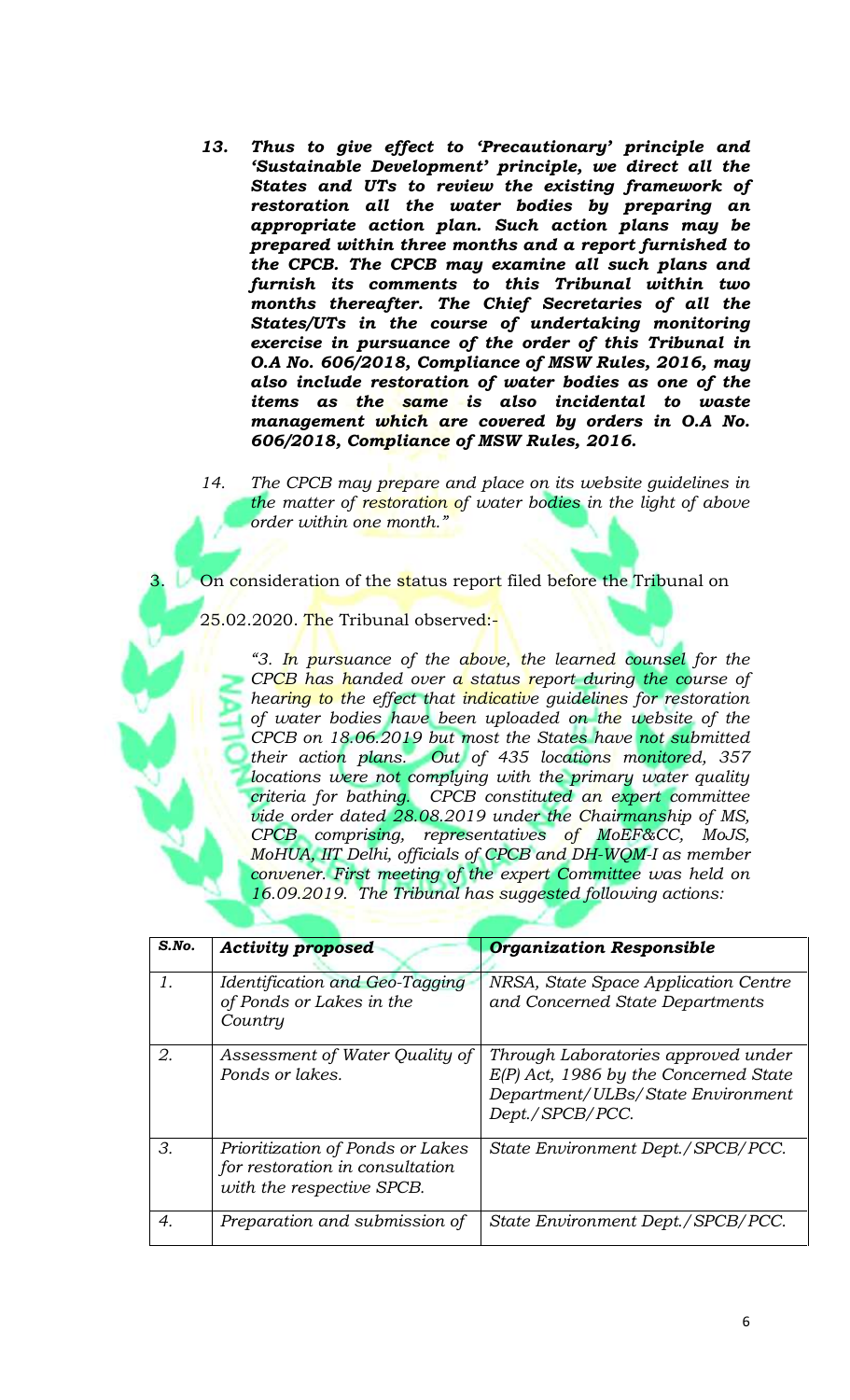| action plans for restoration of<br>prioritized Ponds or Lakes to<br>CPCB for random scrutiny of<br>proposed action plans. |                                                                                                                         |
|---------------------------------------------------------------------------------------------------------------------------|-------------------------------------------------------------------------------------------------------------------------|
| Execution of approved action<br>plans.                                                                                    | State Environment Dept./SPCB/PCC<br>under the overall supervision of<br>Principal Secretary, Environment<br>Department. |

*The CPCB conducted a workshop on the subject on 30.01.2020.* 

*4. Learned counsel for the CPCB states that further progress in the matter is being monitored and a status report will be filed before the next date. It is stated that only 14 States/UTs have furnished information which is not complete while 22 States/UTs have not furnished any information.*

*5. Having regard to the significance of the issue and unsatisfactory response of the States as shown above, we direct that the information may be furnished by all the States/UTs by March 31, 2020 positively to the CPCB failing which the States will be liable to pay compensation at the rate of Rs. 1 lakh per month till information is furnished. Payment of compensation will be the responsibility of the Chief Secretaries of the respective States/UTs. Since we are informed that plans for restoration furnished by some of the States run even upto ten years, we direct that the action plans should provide for commencement of the work by 01.04.2020 and conclusion by 31.03.2021. The CPCB will be at liberty to issue appropriate directions to all the States/UTs by for compliance. The Ministry of Jal Shakti is also at liberty to take further remedial action in the matter.* 

*6. A copy of this order be sent to the CPCB and Chief Secretaries of all the States/UTs and Ministry of Jal Shakti by email for compliance."*

4. Accordingly, CPCB has filed its further response on 22.05.2020 seeking further time on account of Covid–19 Pandemic. The State of Assam has also filed an application seeking further time by the States in furnishing information in terms of the paragraph 5 of the order dated 25.02.2020 quoted above. The Report dated 22.05.2020 inter-alia states as follows:-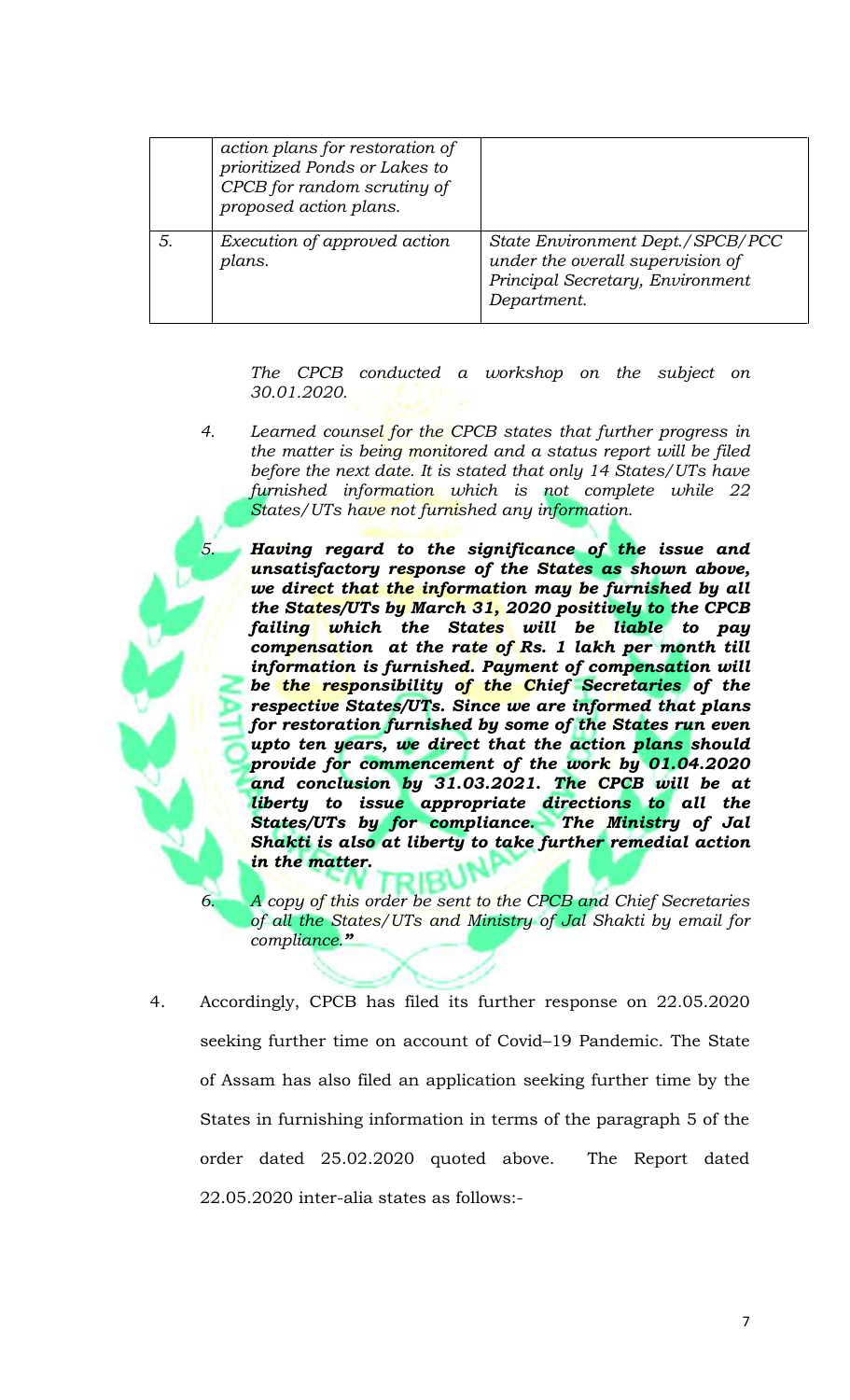## *"2.2 Response received from State/UTs:*

*After the latest NGT order dated 25.02.2020, CPCB has circulated a detailed format seeking information on no. of identified water bodies, location details, water quality status, compliance status w.r.t. designated best use, identified water bodies which require restoration, prioritization of water bodies requiring restoration, detailed action plans for restoration of identified polluted water bodies in light of the indicative guidelines circulated by CPCB to all the States/UTs.*

*Till 21.05.2020, 20 States (viz. Arunachal Pradesh, Jammu & Kashmir, Jharkhand, Karnataka, Kerala, Madhya Pradesh, Maharashtra, Manipur, Meghalaya, Mizoram, Odisha, Punjab, Sikkim, Telangana, Tripura) and 03 UTs (viz., Delhi, Puducherry and Lakshadweep) have responded out of which only 09 States viz., Bihar, Haryana, Himachal Pradesh, Jharkhand, Kerala, Maharashtra, Meghalaya, Odisha and Tripura and 02 UTs viz., Puducherry and Lakshadweep have provided information as per the format circulated by CPCB. State-wise status of information received by CPCB as on 21.05.2020 is detailed in the table below:*

| Sl.<br>No.       | <b>State/UT</b> | Name of the Date of receipt of Whether<br>response from the<br><b>States/UTs</b><br>subsequent to the is as per<br>order<br>dated  <br>$25.02.2020$ and a circulated<br>format circulated by<br>$\bf{C} \bf{PC} \bf{B}$<br>vide<br>$\bm{b}\bm{y}$<br>dated<br>letter | received<br>information<br>the format<br><b>CPCB</b><br>(Yes/No) | Remarks                                                          |
|------------------|-----------------|----------------------------------------------------------------------------------------------------------------------------------------------------------------------------------------------------------------------------------------------------------------------|------------------------------------------------------------------|------------------------------------------------------------------|
| 1.               | Arunachal       | 06.03.2020<br>21.05.2020                                                                                                                                                                                                                                             | N <sub>O</sub>                                                   |                                                                  |
|                  | Pradesh         |                                                                                                                                                                                                                                                                      |                                                                  |                                                                  |
| 2.               | Bihar           | 15.05.2020                                                                                                                                                                                                                                                           | Yes                                                              |                                                                  |
| 3.               | Delhi           | 14.03.2020<br>and 27.03.2020                                                                                                                                                                                                                                         | N <sub>O</sub>                                                   | time<br>Sought<br>for<br>submission of<br>information            |
| $\overline{4}$ . | Goa             | 06.05.2020                                                                                                                                                                                                                                                           | N <sub>O</sub>                                                   | Information<br>'Nil                                              |
| 5.               | Gujarat         | 19.03.2020<br>and<br>11.05.2020                                                                                                                                                                                                                                      | N <sub>O</sub>                                                   | Sought<br>information<br>from<br>the<br>concerned<br>departments |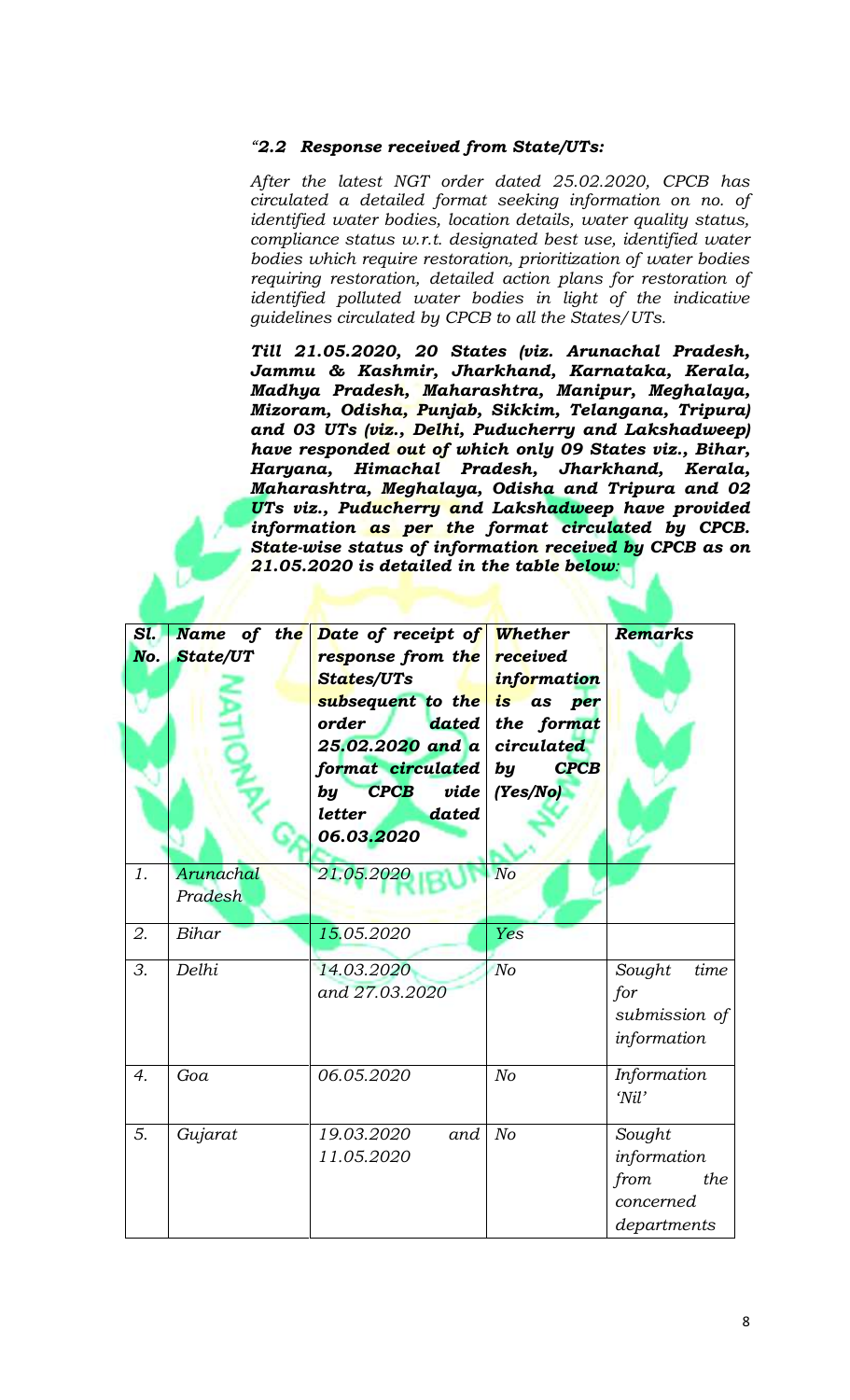|     |                              |                                                |                | in the State                                                                                                                                                   |
|-----|------------------------------|------------------------------------------------|----------------|----------------------------------------------------------------------------------------------------------------------------------------------------------------|
| б.  | Haryana                      | 20.05.2020                                     | Yes            |                                                                                                                                                                |
| 7.  | Himachal<br>Pradesh          | 20.03.2020,<br>27.04.2020<br>and<br>20.05.2020 | Yes            |                                                                                                                                                                |
| 8.  | $\alpha$<br>Jammu<br>Kashmir | 20.05.2020                                     | N <sub>O</sub> | time<br>Sought<br>for<br>submission of<br>information                                                                                                          |
| 9.  | Jharkhand                    | 19.05.2020                                     | Yes            |                                                                                                                                                                |
| 10. | Karnataka                    | 11.05.2020                                     | N <sub>O</sub> | Karnataka<br>vide<br><b>SPCB</b><br>dated<br>letter<br>16.03.2020<br>submitted<br>information<br>submitted by<br>BWS &<br>SB,<br>Cauvery<br>Niravari<br>Nigama |
| 11. | Kerala                       | 19.05.2020                                     | Yes            | Kerala SPCB<br>vide<br>letter<br>dated<br>17.03.2020<br>submitted<br>information<br>per<br>as<br>guidelines<br>of<br>CPCB                                      |
| 12. | Lakshadweep                  | 21.03.2020                                     | Yes            |                                                                                                                                                                |
| 13. | Madhya<br>Pradesh            | 06.05.2020                                     | No             | time<br>Sought<br>for<br>submission of<br>information                                                                                                          |
| 14. | Maharashtra                  | 31.03.2020                                     | Yes            |                                                                                                                                                                |
| 15. | Manipur                      | 30.03.2020                                     | No             | time<br>Sought<br>for<br>submission of<br>information                                                                                                          |
| 16. | Meghalaya                    | 18.05.2020                                     | Yes            |                                                                                                                                                                |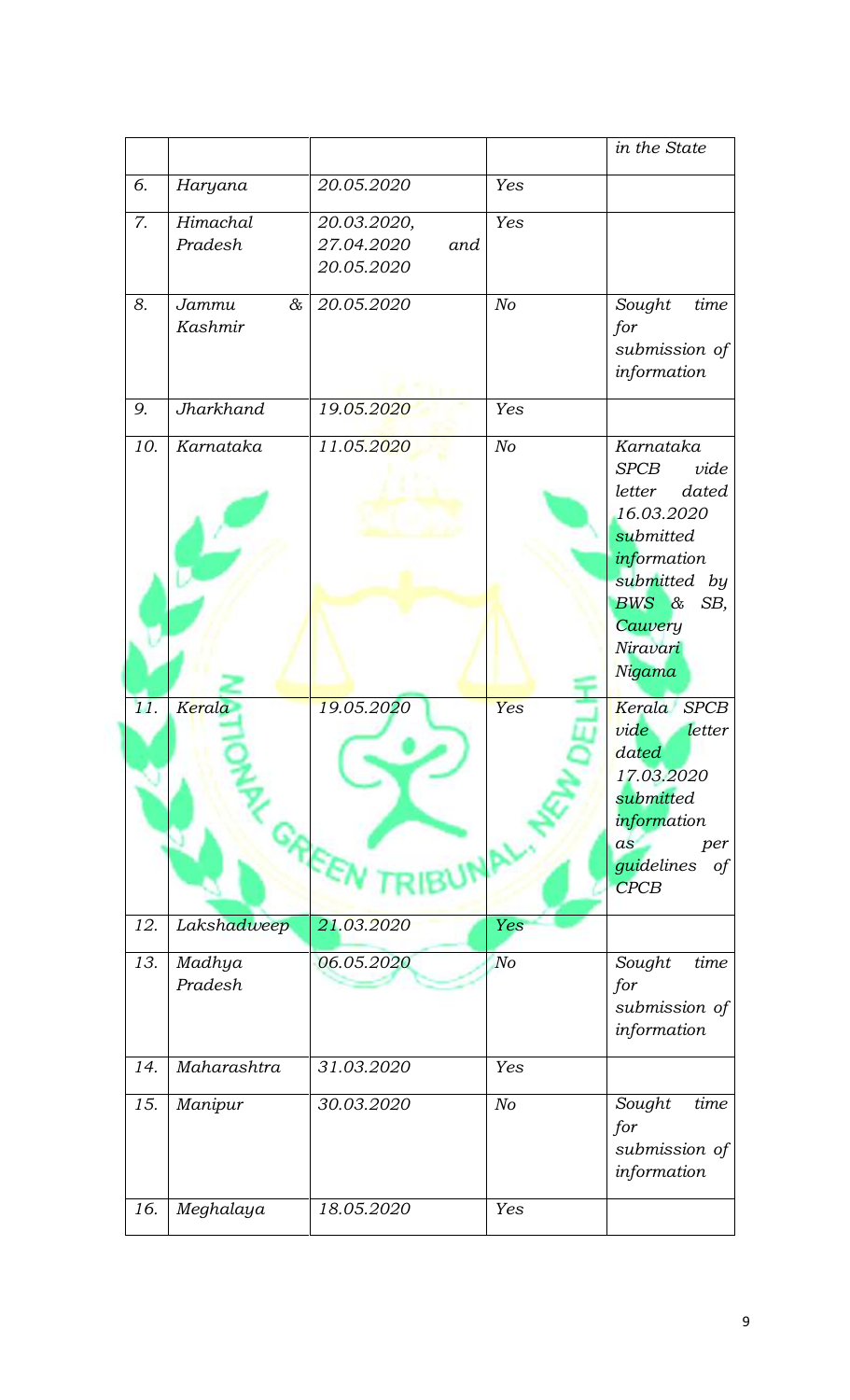| 17. | Mizoram    | 22.05.2020                      | N <sub>O</sub> |                                                                         |
|-----|------------|---------------------------------|----------------|-------------------------------------------------------------------------|
| 18. | Odisha     | 14.05.2020                      | Yes            |                                                                         |
| 19. | Punjab     | 31.03.2020<br>and<br>06.04.2020 | N <sub>O</sub> | time<br>Sought<br>for<br>submission of<br>information                   |
| 20. | Puducherry | 21.05.2020                      | Yes            |                                                                         |
| 21. | Sikkim     | 23.04.2020                      | No             | But provided<br>on-going<br>activities with<br>regard<br>to<br>wetlands |
| 22. | Telangana  | 23.03.2020                      | No             |                                                                         |
| 23. | Tripura    | 27.03.2020                      | Yes            | $\lambda$                                                               |

Having regar<mark>d to</mark> the fact situation noted above, we extend the time for the States to complete action in terms of order dated  $25.02.2020$  till 31.07.2020. The CPCB may thereafter file its report by 31.10.2020 by e-mail at [judicial-ngt@gov.in](mailto:judicial-ngt@gov.in) preferably in the form of searchable PDF/ OCR Support PDF and not in the form of Image PDF.

6. However, we wish to add a further direction having bearing on the subject. We have already noted the significance of protection and restoration of water bodies for the environment. The protection of water bodies not only add to availability of water for different purposes, it also contributes to recharge of ground and maintaining e-flow in the rivers, is congenial tomicro climate in sub-watersheds as well as enhancing the natural aesthetics. While the rain water harvesting is certainly important, harvesting surplus water during excessive rains from any areas of catchment needs to be optimized by enhancing the capacity of the existing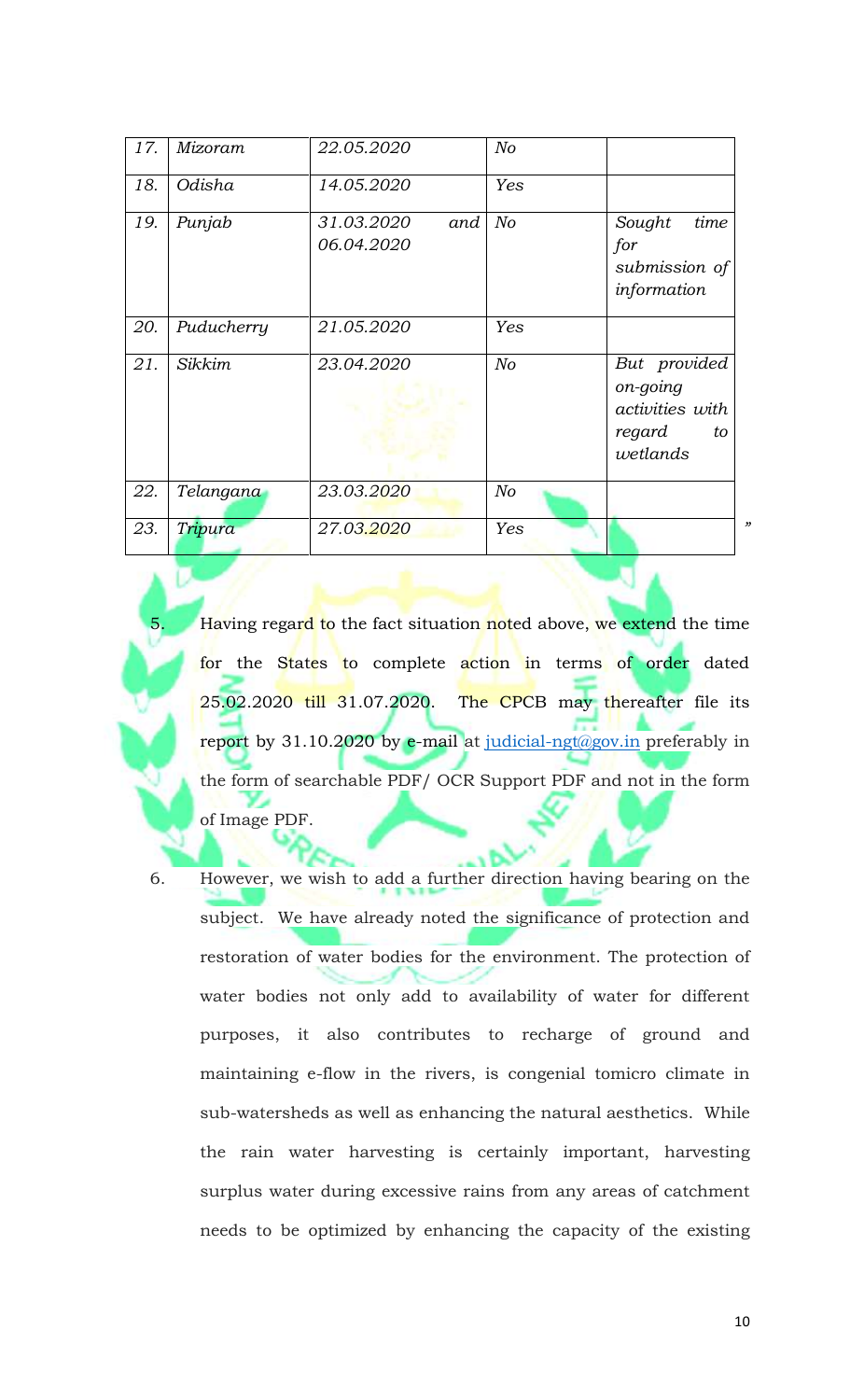ponds/water bodies, creation of water harvesting structures in the sub-watersheds to the extent possible, apart from setting up of additional water bodies/water harvesting structures wherever viable, utilizing available funds including under MGNREGA and involving the community at large at every level. Gram Panchayats can certainly play a significant role in the matter. Once adequate capacity enhancement of waterbodies takes place, excess flood/rain water can be channelized by using appropriate water harvesting techniques. This action needs to be coordinated by the District Magistrates in coordination with the Department of Irrigation and Flood Control or other concerned Departments such as Department of Rural Development/Urban Development/Local Bodies/Forests/Revenue etc. The District Magistrate may as far as possible hold a meeting of all the stakeholders for the purpose as per the District Environment Plan or Watershed Plan within one month from today. The District Magistrates may also ensure that as far as possible atleast one pond/water body must be restored in every village, apart from creation of any new pond/water body.

7. Action taken in this regard may be compiled at State level and reports furnished to the Chief Secretaries of the States by the concerned District Magistrates. Consolidated report of the State may thereafter be forwarded to the CPCB preferably by 31.08.2020 and CPCB may cover this aspect also in its meeting.

A copy of this order be sent to CPCB, Chief Secretaries, State PCBs/ PCCs of all States/UTs for being forwarded to all the District Magistrates and other concerned Departments and further